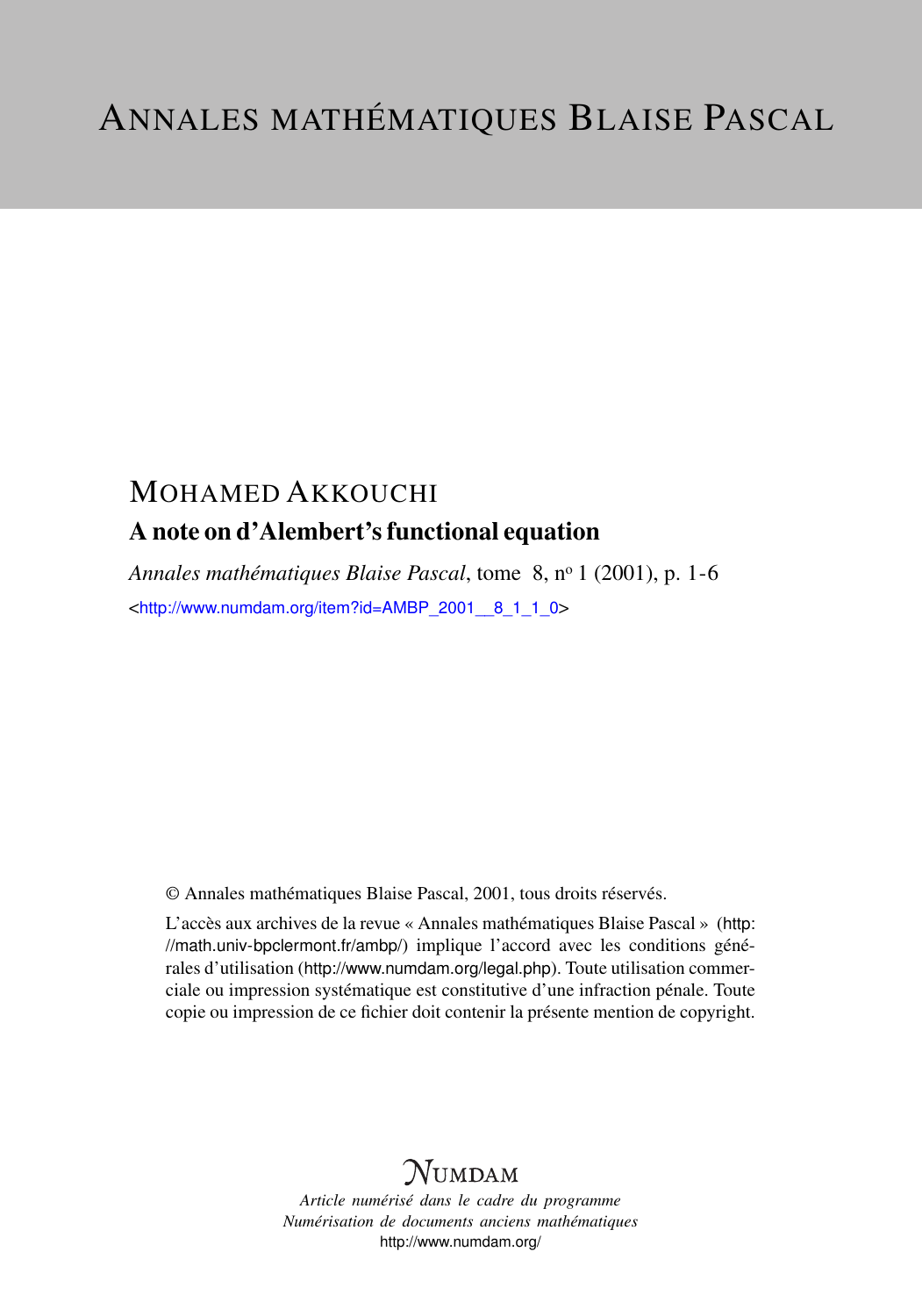Ann. Math. Blaise Pascal, Vol. 8, N° 1, 2001, pp 1-6

# A NOTE ON

## D'ALEMBERT'S FUNCTIONAL EQUATION

## Mohamed AKKOUCHI

Département de Mathématiques. Faculte des Sciences-Semlalia. Universite Cadi Ayyad. Avenue du Prince My. Abdellah. B.P. 2390. 40.000, Marrakech. MAROC (MOROCCO).

RÉSUMÉ : Dans cette note, nous montrons que toute fonction mesurable réelle bornée vérifiant l'équation fonctionnelle de D'Alembert sur  $\mathbb{R}^n$  est nécessairement continue et periodique. Nous montrons aussi que toute fonction presque-périodique a valeurs complexes satisfaisant l'équation fonctionnelle de D'Alembert sur  $\mathbb{R}^n$  doit être réelle et égale à la partie réelle d'un caractère du groupe commutatif  $\mathbb{R}^n$ . Ainsi, nous retrouvons un résultat bien connu concernant l'équation fonctionnelle de D'Alembert sur  $\mathbb{R}^n$  (voir par exemple [2],  $[4]$  et  $[14]$ ).

ABSTRACT : In this note, we show that every measurable bounded real valued function satisfying D'Alembert's functional equation on  $\mathbb{R}^n$  must be periodic. We show that every complex valued solution of D'Alembert's functional equation on  $\mathbb{R}^n$  which is almost-periodic must be real valued and given by the real part of a character of the locally compact abelian group  $\mathbb{R}^n$ . By this way, we recapture a well known result concerning D'Alembert's functional equation (see for example  $[2]$ ,  $[4]$  and  $[14]$ ).

Mathematics Subject Classification (1991). 39B05 and 43A90. Keywords. D'Alembert's functional equation. Almost-periodic functions.

### 1. INTRODUCTION

1.1 D'Alembert's functional equation was first introduced in  $[4]$ . It is given by

$$
f(x + y) + f(x - y) = 2f(x) f(y) \quad x, y \in \mathbb{R}^n.
$$
 (1)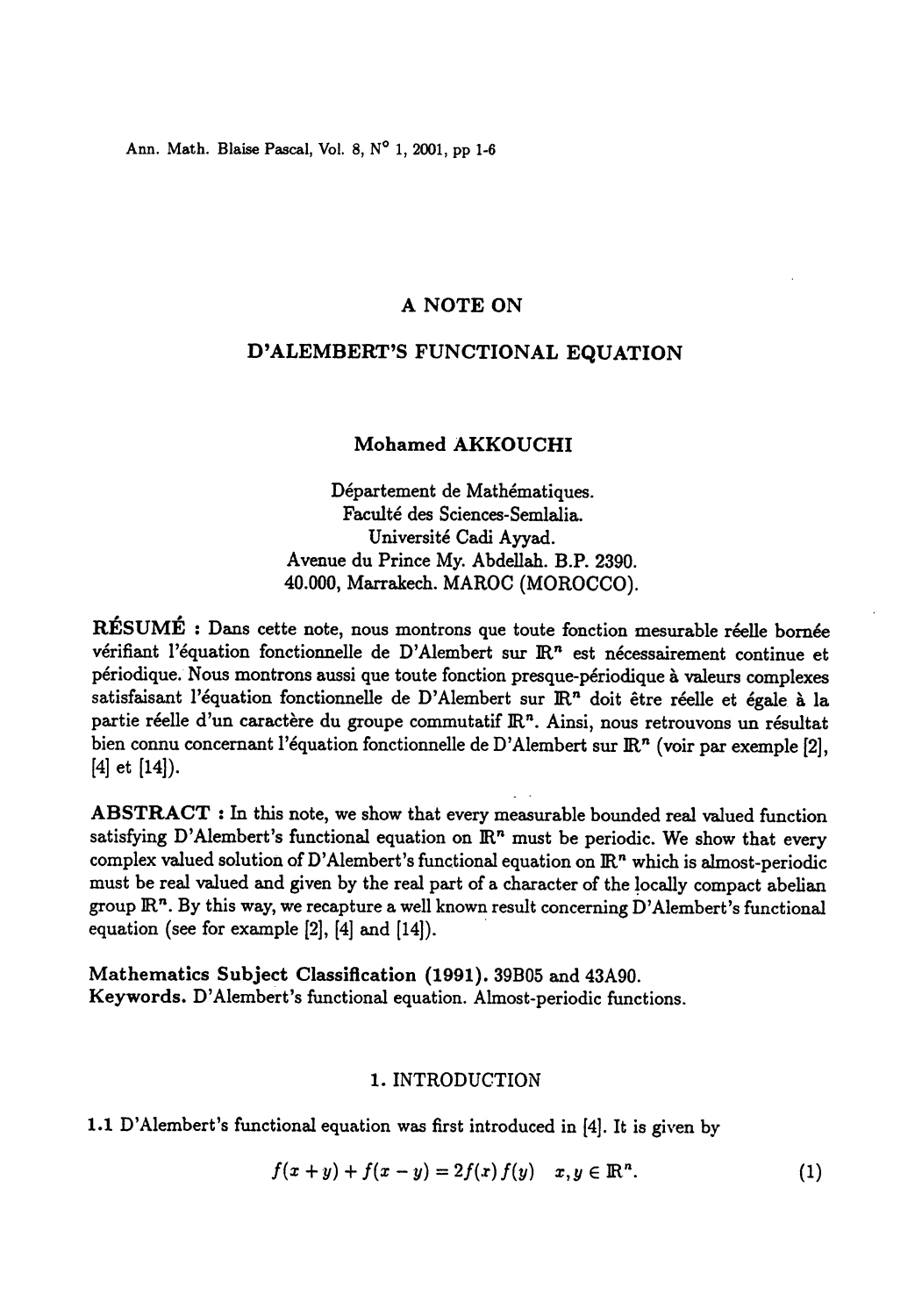#### Mohamed AKKOUCHI

This equation has been intensively studied and generalized. The classical case  $n = 1$  and some of its applications is discussed in detail in Aczèl [I], section 2.4 and in Aczèl and Dhombres [2] Ch. 8. Many papers were concerned by generalizing (1) to general locally compact abelian groups (see Ljubenova [13], O'Connor [14]) or to non abelian groups (see Corovei [7], Gajda [8], Kannapan [11], Penney and Rukhin [16], Székelyhidi [17]) or to other contexts like Gelfand pairs (see Stetkaer [18] and [19], Akkouchi et al [3]), where relationships with Spherical functions and Representation theory are investigated.

1.2 In this note, we work in  $\mathbb{R}^n$ . We use the notion of almost-periodicity to determine the measurable real bounded solutions of (1). Our method is based on two fundamental observations. The first one is that, if  $f$  is any complex valued function which is almostperiodic and satisfying (1), then f must be real and given by  $f(x) = \cos < x, \xi >$ , for all  $x \in \mathbb{R}^n$ , where  $\langle \cdot, \cdot \rangle$  is the usual inner product of  $\mathbb{R}^n$ . This is proved in the next section. The second observation is that, if  $f$  is any real measurable and essentially bounded function verifying (1), then f must be periodic, continuous and its modulus is bounded by one. This is proved in the third section. Combining the two results, we determine the real bounded solutions of (1) and recapture, by this way, a classical result concerning equation (1) (see for example  $[2]$ ,  $[4]$  and  $[14]$ .

2.

**2.1** Throughout this paper,  $\mathbb{R}^n$  is the usual locally compact Abelian group. its Haar measure will be denoted by dx or  $dx_1...dx_n$ . We set  $\langle x, y \rangle := x_1y_1 + ... + x_ny_n$ , for all  $x, y \in \mathbb{R}^n$ . The Banach space of (all complex) continuous and bounded fuctions on  $\mathbb{R}^n$  will be denoted by  $C_b(\mathbb{R}^n)$ . We denote  $AP(\mathbb{R}^n)$  the Banach subspace of  $C_b(\mathbb{R}^n)$  formed by the almost-periodic functions on  $\mathbb{R}^n$  (see for example [5], [6], [9] and [12]). We know that  $AP(\mathbb{R}^n)$  is a closed subalgbra of  $L^{\infty}(\mathbb{R}^n)$  and that every  $f \in AP(\mathbb{R}^n)$  is uniformly continuous on  $\mathbb{R}^n$ .

2.2 For every  $f \in AP(\mathbb{R}^n)$ , we shall denote the mean of f by  $M(f)$ . We recall that  $M(f)$ is the complex number given by

$$
M(f) := \lim_{T \to \infty} \frac{1}{2^n T^n} \int_{-T}^T \dots \int_{-T}^T f(x_1, x_2, \dots, x_n) \, dx_1 \, dx_2 \dots dx_n. \tag{2}
$$

For each element  $\xi \in \mathbb{R}^n$ , we set  $\hat{f}(\xi) := M(f(.e^{-i\langle \xi \rangle \cdot \xi \rangle))$ . The norm spectrum  $\sigma(f)$  is the set of all elemets  $\xi \in \mathbb{R}^n$ , verifying  $\hat{f}(\xi) \neq 0$ . It is well known that  $\sigma(f)$  is countable and that  $\sigma(f) = \emptyset$ , if and only if f is identically zero on  $\mathbb{R}^n$ .

**2.3** A trigonometric polynomial is any function P defined on  $\mathbb{R}^n$  by

$$
P(x) = \sum_{1}^{m} c_j e^{i\langle x, \xi_j \rangle}, \quad \forall x \in \mathbb{R}^n,
$$
 (3)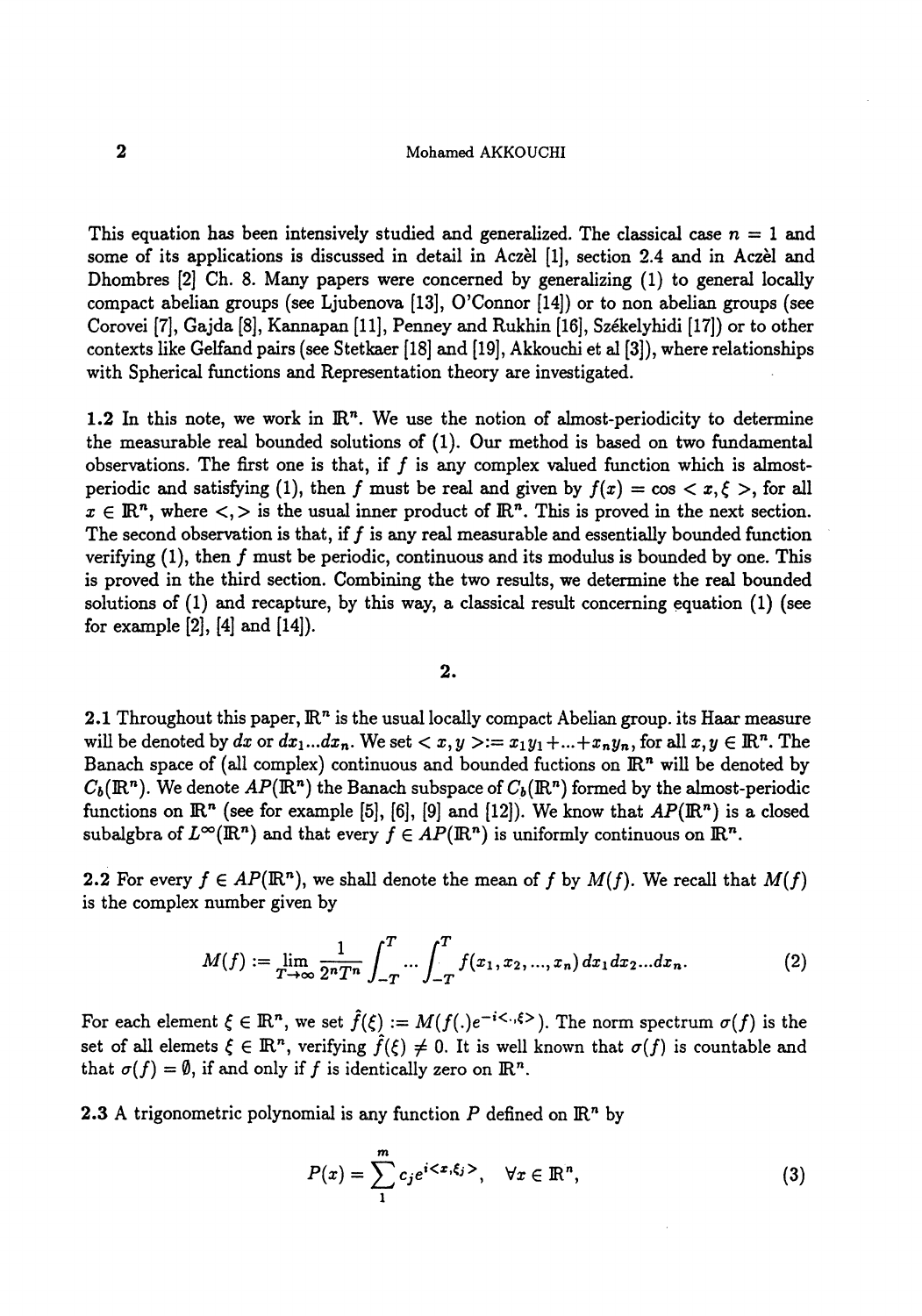where  $c_j \in \mathbb{C}, \xi_j \in \mathbb{R}^n$ , for  $j = 1, ..., m$  and  $m \in \mathbb{N} \setminus \{0\}.$ 

Using Lemma 5. 18 in (12] , p. 165, one can deduce the following important result.

**2.4 Lemma :** Given a finite number of points  $\xi_1, ..., \xi_N \in \mathbb{R}^n$  and a number  $\epsilon \in ]0,1[$ , there exists a trigonometric polynomial P having the following properties :

(i)  $P(x) \geq 0$ , for all  $x \in \mathbb{R}^n$ , (ii)  $M(P) = 1$ , and (i)  $\hat{P}(\xi_j) > 1 - \epsilon$ , for  $j = 1, ..., N$ .

With all these considerations, we are ready to state our first main result.

2.5 Theorem : Let  $f \in AP(\mathbb{R}^n) \setminus \{0\}$  be a solution of (1). Then there exists a unique  $\xi \in \mathbb{R}^n$  such that  $f(x) = \cos < x, \xi >$  for all  $x \in \mathbb{R}^n$ . In particular f is real valued.

**Proof**: Suppose that  $f \in AP(\mathbb{R}^n) \setminus \{0\}$  is satisfying (1), and take an element  $\xi \in \sigma(f)$ . By Lemma 2.4, there exists a trigonometric polynomial  $F$  (depending on  $f$  and  $\xi$ ) such that  $F(x) \ge 0$  for all  $x \in \mathbb{R}^n$ ,  $M(F) = 1$ , and  $\hat{F}(\xi) > \frac{1}{2}$ . We introduce the function G defined for all  $x \in \mathbb{R}^n$ , by

$$
G(x) := M(f(x - .)F(.)) = \lim_{T \to \infty} \frac{1}{2^n T^n} \int_{-T}^{T} ... \int_{-T}^{T} f(x - y) F(y) dy.
$$
 (4)

Then, a short computation will show that  $G$  is also a trigonometric polynomial and that is given in the form

$$
G(x) = \sum_{\eta \in \Xi} \hat{f}(\eta) F(\eta) e^{i \langle x, \eta \rangle}, \quad \forall x \in \mathbb{R}^n,
$$
 (5)

where  $\Xi$  is a finite subset of  $\mathbb{R}^n$  containing  $\xi$ . An easy computation will show that f and G are verifying the following functional equation :

$$
G(x+y)+G(x-y)=2G(x)f(y),\quad \forall x,y\in\mathbb{R}^n.
$$
 (6)

This is on one hand, on the other hand, it is easy to obtain by a computation that

$$
G(x+y)+G(x-y)=2\sum_{\eta\in\Xi}\hat{f}(\eta)F(\eta)e^{i\langle x,\eta\rangle}\cos\langle y,\eta\rangle,\quad\forall x\in\mathbb{R}^n.\tag{7}
$$

From (6) and (7), we get in particular that

$$
\hat{f}(\xi)F(\xi)[f(y) - \cos < y, \xi > ] = 0, \quad \forall y \in \mathbb{R}^n. \tag{8}
$$

Since  $\tilde{f}(\xi)F(\xi) \neq 0$ , then  $f(y) = \cos < y, \xi >$  for all  $y \in \mathbb{R}^n$ . Thus, our theorem is proved.  $\Box$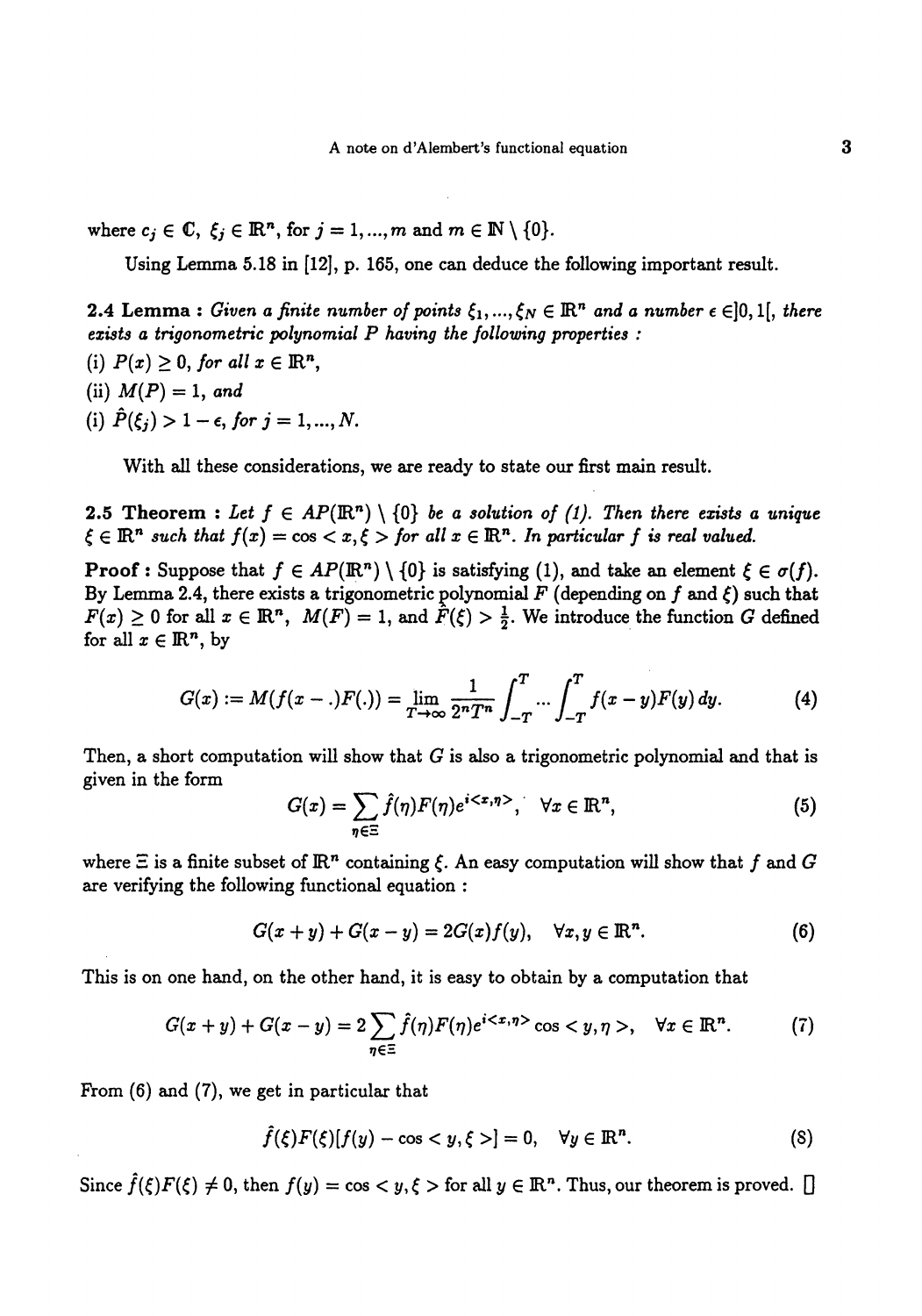3.1 In this section, we investigate qualitative properties of the measurable bounded solutions of (1). More precisely, we shall prove the following theorem :

**3.2 Theorem :** Let  $f \in L^{\infty}(\mathbb{R}^n) \setminus \{0\}$  be a be a real valued function satisfying (1). Then (i)  $f \in C_b(\mathbb{R}^n) \cap C^{\infty}(\mathbb{R}^n)$ , moreover (ii) f is periodic, and (iii)  $\sup_{x \in \mathbb{R}^n} |f(x)| \leq 1$ .

**Proof :** (i) One may find a  $C^{\infty}$ -function h with compact support verifying  $\lt f, h \gt :=$  $\int_{\mathbb{R}^n} f(x)h(x) dx \neq 0$ . Multiplying both members of (1) bt h and integrating, we obtain

$$
f = \frac{1}{2 \le f, h \ge f} * [h + \check{h}], \tag{9}
$$

where, \* designates the convolution and  $\dot{h}(x) := h(-x)$ . The equality (9) proves that  $f \in C_b(\mathbb{R}^n)$  and that f is a  $C^{\infty}$ -function.

(iii) We suppose that  $|f(x)| \leq C$  for all x in  $\mathbb{R}^n$  for some positive constant  $C > 0$ . By using  $(1)$ , we have

$$
|f(x)|^2 \leq \frac{1}{2}|f(2x)| + \frac{1}{2}, \quad \forall x \in \mathbb{R}^n,
$$

which implies that

$$
|f(x)| \leq \limsup_{k \to \infty} \left[ \left| f(2^k x) \right| \right]^{2^{-k}}
$$
  

$$
\leq \limsup_{k \to \infty} C^{2^{-k}} = 1, \quad \forall x \in \mathbb{R}^n.
$$

(ii) It remains to show that f is periodic. We begin by pointing out (since f is not identicaly zero) that  $f(0) = 1$  and that f is even.

a) We may suppose that f is not identically equal to one on  $\mathbb{R}^n$ . In this case, f has at least a zero. Indeed, (following an idea of O'Connor in [14j, see also [2]) we consider an element  $y_0$  such that  $f(y_0) < 1$ , and we choose a natural number  $m \in \mathbb{N}$  such that  $f(y_0) < \cos(\frac{\pi}{2m}) < 1 = f(0)$ . Since f is continuous on the connected metric space  $\mathbb{R}^n$ , then there exists at least one element  $z_0$  in  $\mathbb{R}^n$  such that  $f(z_0) = \cos(\frac{\pi}{2m})$ . From (1), we deduce that

$$
f(2z_0) = 2f(z_0)^2 - 1 = \cos(\frac{\pi}{2^{m-1}}). \tag{10}
$$

By the same manner, we have

$$
f(2^2z_0) = \cos(\frac{\pi}{2^{m-2}}),\tag{11}
$$

and so on. At the end, we obtain

$$
f(2^m z_0) = \cos(\pi) = -1.
$$
 (12)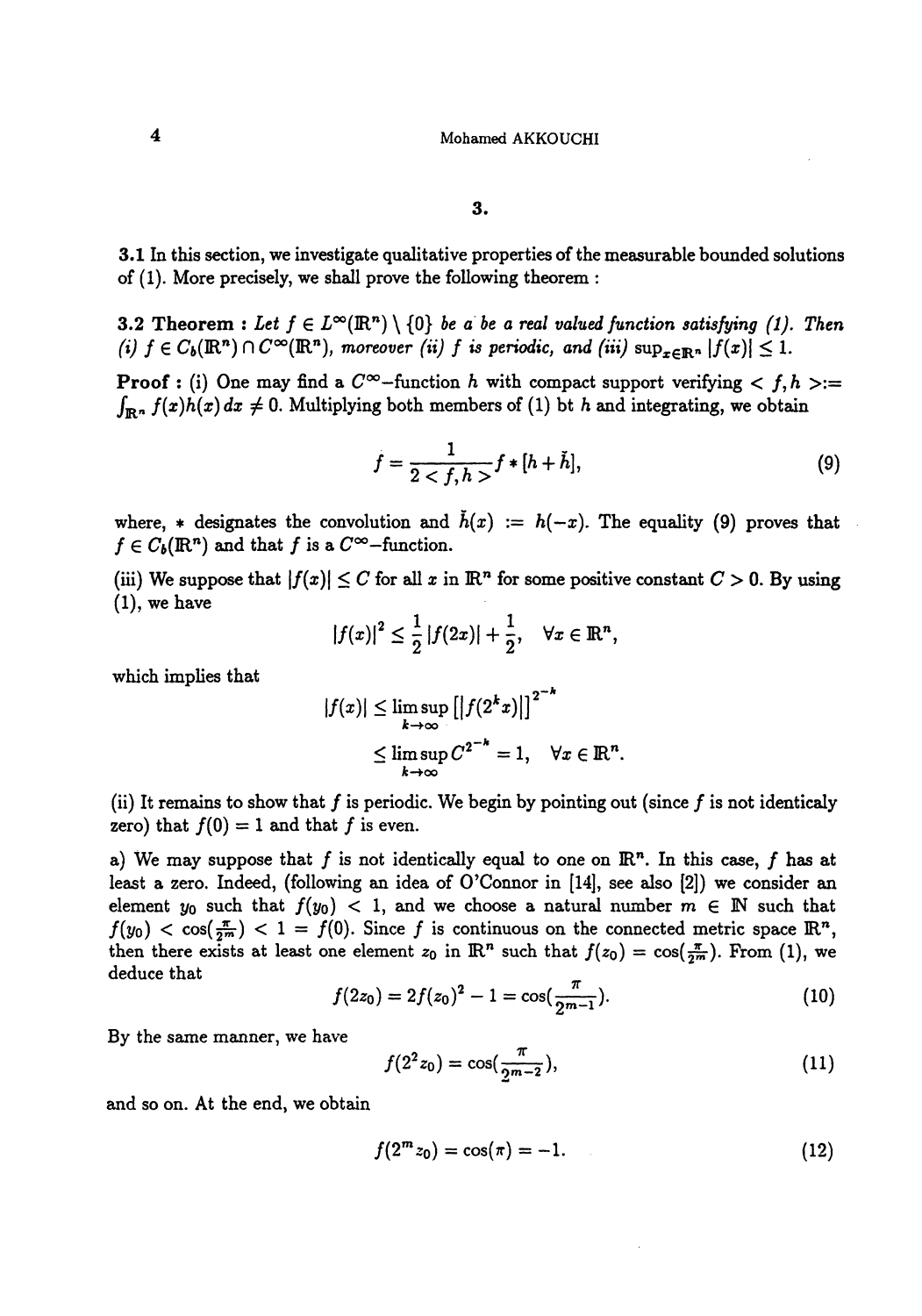Since  $f(0) = 1$ , and since f is continuous on the connected metric space  $\mathbb{R}^n$ , then there exists at least one  $t_0 \in \mathbb{R}^n$  such that  $f(t_0) = 0$ .

b) We set  $g(x) := f(t_0 - x)$  for all x in  $\mathbb{R}^n$ . By using equation (1), we get

$$
2g(x)g(y) = f(2t_0 - x - y) + f(y - x), \quad \forall x, y \in \mathbb{R}^n.
$$
 (13)

Replacing x by  $t_0 - x$  and y by  $t_0$  in the equation (1), we get  $f(2t_0 - x) = -f(x)$  for every  $x \in \mathbb{R}^n$ . Therefore, we have  $f(x - 2t_0) = -f(x)$  for all element x in  $\mathbb{R}^n$ . In particular, we deduce that  $|f|$  is periodic and that  $2t_0$  is a period for it, and that  $f([2k+1]t_0) = 0$ , for every integer  $k$ . Now, equation (13) becomes

$$
2g(x)g(y) = f(y-x) - f(x+y), \quad \forall x, y \in \mathbb{R}^n,
$$
 (14)

from which we deduce that

$$
f(t+s)-f(t)=2f(t_0+\frac{s}{2})f(t_0-t-\frac{s}{2}), \quad \forall t,s \in \mathbb{R}^n.
$$
 (15)

We take  $s = 4t_0$  in (15), then we get

$$
f(t+4t_0)=f(t), \quad \forall t \in \mathbb{R}^n.
$$
 (16)

The last equality shows that f is periodic.  $\Box$ 

We conclude from Theorems 2.5 and 3.2 that we have given a new proof to the following classical result (see [2], [4],  $[14]$ , ...) by a method consisting of utilizing the concept of almostperiodicity due to H. Bohr (see  $[5]$  and  $[6]$ ). More precisely, we have

3.3 Theorem : Let  $f \in L^{\infty}(\mathbb{R}^n) \setminus \{0\}$  be a real valued function satisfying D'Alembert's functional equation. Then there exists a unique  $\xi \in \mathbb{R}^n$  such that  $f(x) = \cos < x, \xi >$  for all  $x \in \mathbb{R}^n$ .

#### REFERENCES

- [1] J. ACZÈL, Vorlesungen über Funktionalgleichungen une ihre Anwendungen, Birkhäuser, basel, 1961.
- [2] J. ACZÈL AND J. DHOMBRES, Functional Equations in Severables Variables, Encyclopedia of Mathematics and its applications. Cambridge University Press, 1989.
- [3] M. AKKOUCHI, A. BAKALI AND H. EL QORACHI, D'Alembert's functional equation on compact Gel'fand pairs, Maghreb Math. Rev. (To appear).